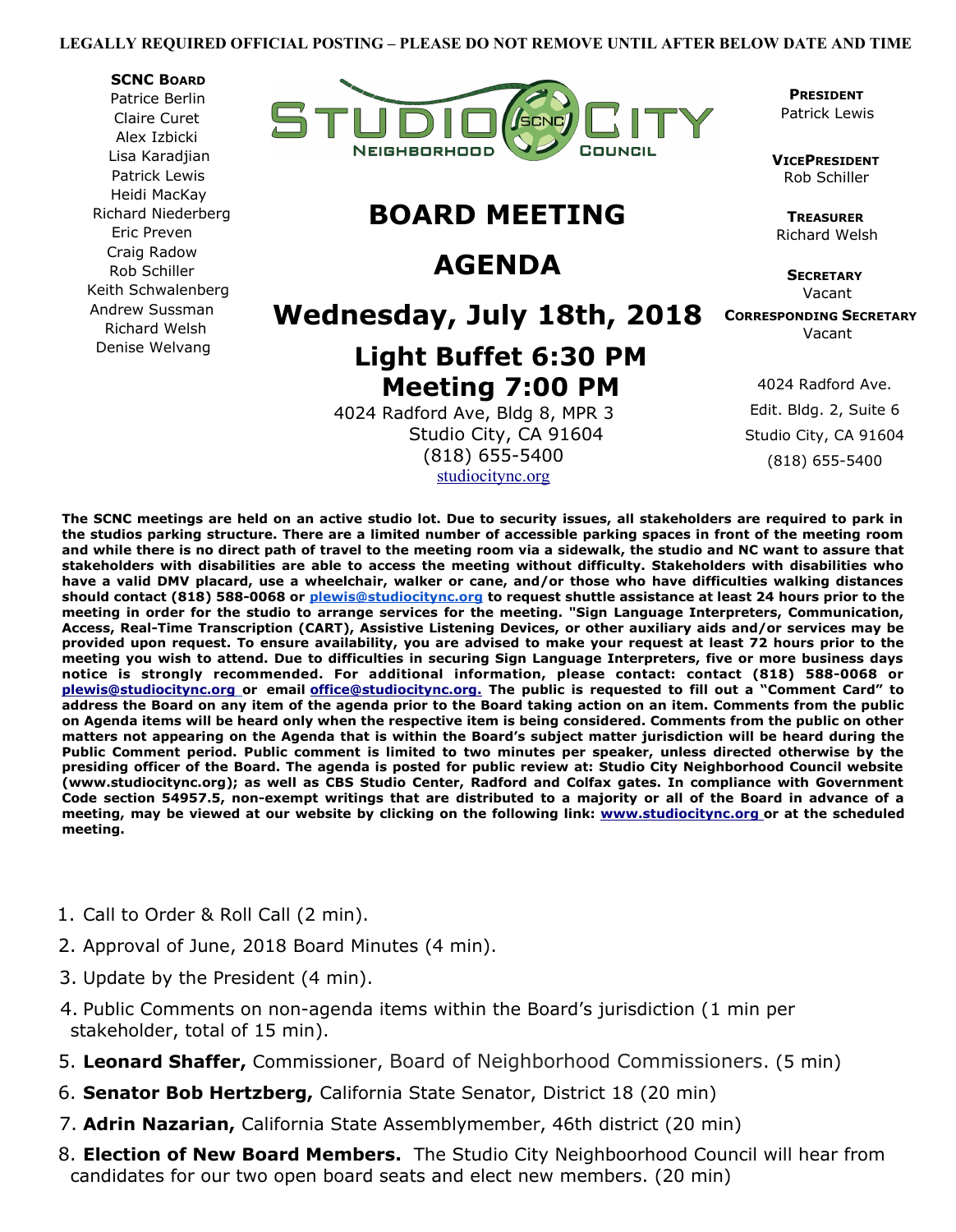9.Public Safety Committee Report by **Craig Radow** (2 min per stakeholder and member, 20 min total).

**Motion: Mayor Eric Garcetti and Councilman Paul Krekorian have failed to listen to the local community concerns and apply the necessary pressure for adequate law enforcement in our neighborhood. Therefore, as stakeholders desperately seek new options for protection, the Studio City Neighborhood Council recommends setting up an exploratory committee to research the feasibility for off-duty officers, or private security, to serve as patrol and added enforcement across the entire community. This support will be supplemental to the continued oversight of the understaffed and under resourced LAPD North Hollywood Division.** 

**The model of private patrol has been used effectively in other U.S. cities and this local alternative is a necessary step as the concerns of Studio City, and the entire East Valley community, are currently ignored. To avoid further quality of life erosion, we recommend setting up this exploratory committee to determine next steps and advise on proper oversight. We are confident the success of this initiative will reverberate across neighborhoods within the San Fernando Valley facing similar issues in the area of crime.** 

10. Treasurer's Report by **Richard Welsh** (1 min per stakeholder and Board Member 5 min total).

**Motion: The Board of the Studio City Neighborhood Council has reviewed the Monthly Expenditure Report for June 2018, and hereby accepts and approves it.**

11. Budget Committee Report by **Denise Welvang, (**1 min per stakeholder and board member, 10 min total)

**Motion A: The Board of the Studio City Neighborhood Council approves the expenditure of \$500 towards Fredy Schiftan who will serve as the musical entertainment at the Cahuenga Pass National Night Out event. The SCNC will be participating for the first time at this National Night Out Event. We will have a table for community outreach and our logo on event outreach material. The Cahuenga Pass NNO Event is held in conjunction with the North Hollywood Community Police Station and LAFD. The event takes place on the evening of August 7th, 2018**

**Motion B: The Board of the Studio City Neighborhood Council approves the**  expenditure of \$1,5776.00 to rent the Campo de Cahuenga for the 5<sup>th</sup> Annual **Studio City NC Luminaria. Payment due at submission of the application.**

**Motion C: The Board of the Studio City Neighborhood Council approves the expenditure of up to \$800.00 to purchase 4,000 battery operated tea lights to replace the current strings of lights requiring hours of time, man power to maintain and set-up. The numerous cords present a tripping safety hazard. A number of individuals young and old tripped over the cords last year.**

**Motion D: The Board of the Studio City Neighborhood Council approves the expenditure of \$350.00 to the help fund the Urban Wildlife Week Lunch at the "Tree People" on Friday October 26, 2018. This lunch is part of the hike**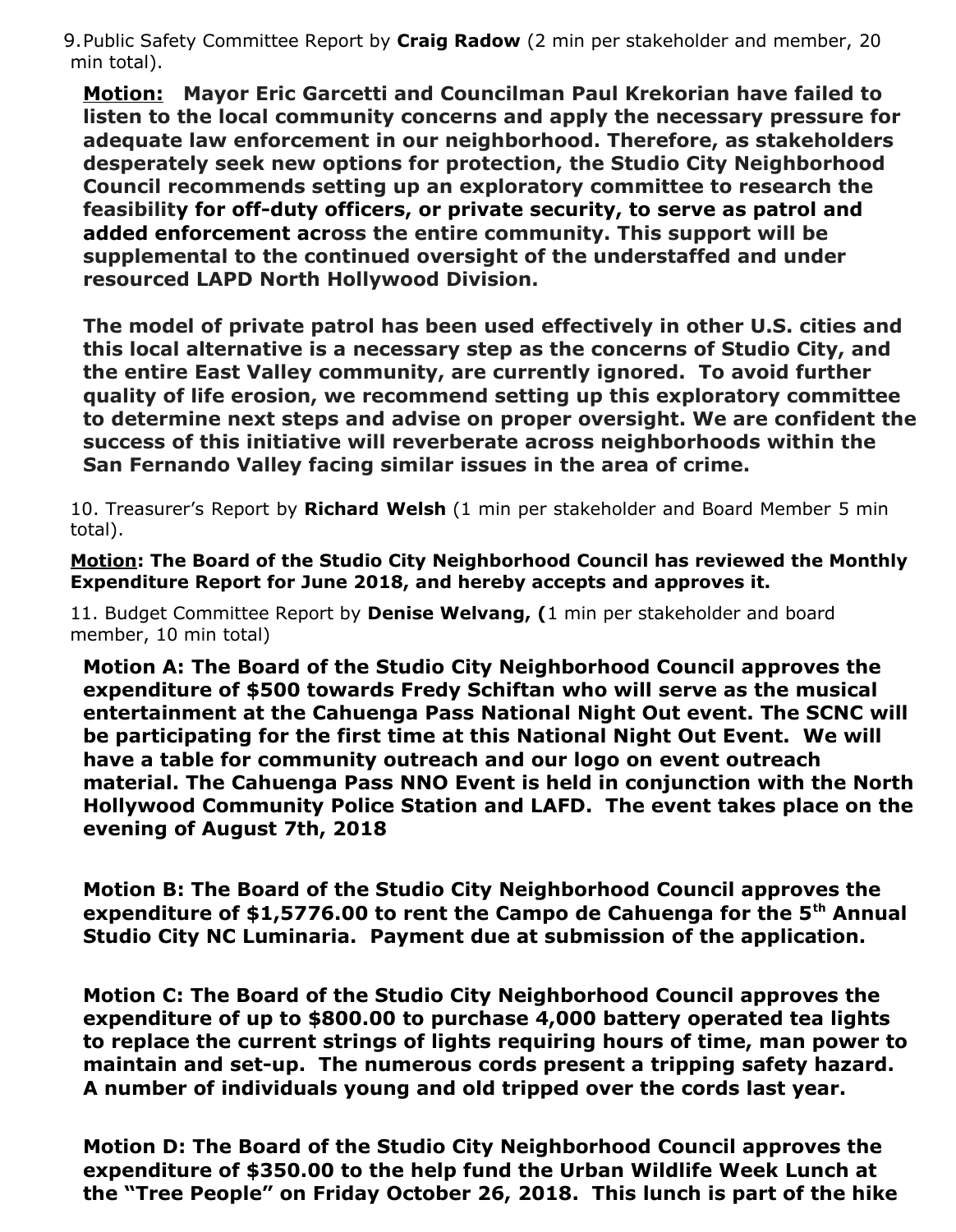to promote and kick off P-22 Day Saturday October 27<sup>th</sup> at Griffith Park. The **hike is from Liberty Canyon in Agoura, where an overpass for wildlife transit over the freeway is to be built, to Griffith Park where P-22 lives.** 

**Motion E: The Board of the Studio City Neighborhood Council approves the expenditure of \$23.10 per month to hire a Secretary from Apple-One for up to 10 hours a month. Since no one wishes to fill the seats of Secretary or Corresponding Secretary we need an alternative plan.** 

**Motion F: The Board of the Studio City Neighborhood Council approves an increase in the expenditure of Board Meeting food to a maximum of \$300.00 per meeting.**

**Motion G: The Board of the Studio City Neighborhood Council approves the expenditure of up to \$1,100.00 for Homeless related outreach. Printing of local flyers and Facebook advertising to community requesting volunteers to help build homeless kits.**

**Motion H:The Board of the Studio City Neighborhood Council approves the expenditure of \$214.00 to HostGator for 2 years of Website Hosting of our new Website.**

**Motion I: The Board of the Studio City Neighborhood Council approves the expenditure of up to \$400.00 per quarter or \$133.34 per month for Website maintenance of our new Website.**

12. Transportation Committee Report by **Barry Johnson** (1 min per stakeholder and member, 5 min total).

13. VANC Report. The Board of the SCNC will hear from candidates for the official VANC representitive and vote. (1 min per stakeholder and board member, 10 min total)

14. Cultural Affairs Committee Report by **Richard Niederberg** (1 min per stakeholder and member, 5 min total).

15. Outreach Committee Report by **Patrice Berlin** (1 min per stakeholder and member, 5 min total).

16. Land Use Committee Report by **Richard Welsh** (1 min per stakeholder and member, 5 min total).

17. Comments from members on subject matter within the Board's jurisdiction (2 min per member, 10 Min Total).

- 18. Closing comments by the President (3 min)
- 19. Adjournment (1 min).